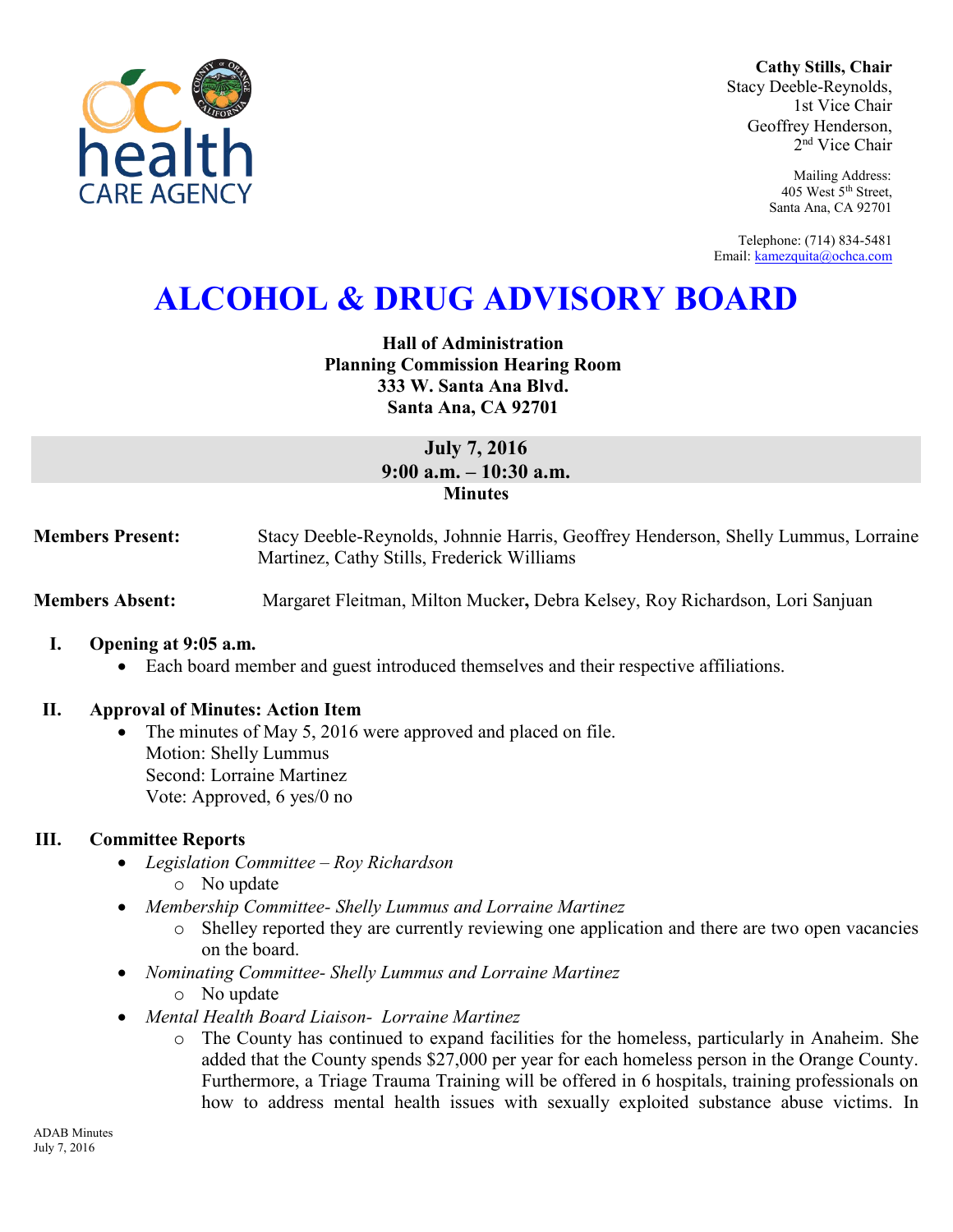addition, Supervisor Andrew Do, reported three main goals in behavioral health for the Board of Supervisors, 1) Two additional Crisis Stabilization Units 2) Addressing the conservatorship process 3) Opening a new mental health hospital

- *Provider Meeting- Cathy Stills and Lorraine Martinez* 
	- o No update
- *Criminal Justice Treatment Committee – Geoff Henderson* 
	- o Geoff informed the board on the Orange County Re-Entry Partnership (OCREP) meeting taking place on July 12, 2016, hosted at Phoenix House, from 3:00-5:00 pm; it's focus will touch on behavioral health topics. The Re-Entry Conference will take place on July 29, 2016, at the University of Southern California's Orange County Campus.
- Community Collaborative Committee:
	- o *Orange County RX & OTC Coalition: Margaret Fleitman*  • No update
	- o *Orange County Substance Abuse Prevention Network (OCSAPN): Stacey Deeble-Reynolds*  • No update
	- o *Mental Health Services ACT (MHSA) Steering Committee: Cathy Stills, Shelly Lummus, Geoff Henderson* 
		- No update.
	- o *Orange County Tobacco Education Coalition (OCTEC): Stacy Deeble-Reynolds*  • No Update

## **IV. Old Business-**

- Stacy Deeble-Reynolds Marijuana Letter to Board of Supervisors
	- Stacy inquired again on a response from the Board of Supervisors (BOS) to the Marijuana letter submitted by the ADAB. No response has been addressed, however, Danielle Daniels will follow up.

# **V. New Business-**

- Stacy Deeble-Reynolds- Prevention efforts for youth in Drug and Alcohol prevention services
	- o Stacy would like feedback on the parameters of this board's ability to "advise," and to whom we are advising. Concerned about the lack of funding in general for prevention programs in schools, she asked out the possibility of submitting a letter to the BOS on obtaining funding for Drug and Alcohol prevention services for youth in school curriculums. Many Orange County school districts have eliminated the Health course in High Schools, however, they still teach on other preventative subjects other than drug and alcohol prevention, such as Comprehensive Sexual Health. Some districts are being encouraged to apply for Tobacco Use Prevention Education (TUPE) funding from the California Department of Education. Applying for this funding effort would require implementation of an evidence based prevention curriculum that strengthens refusal skills, provides education about drugs, alcohol and tobacco, and promotes healthy behaviors.
	- o Brett O'Brien recommended to meet with the Alcohol and Drug Program Administrator for the County of Orange, and Behavioral Health Director, Mary Hale, and advise her on these concerns. Karla Amezquita will set up this meeting.
	- o Shelly Lummus asked for this to be an action item at the following meeting in September.

# **VI. Behavioral Health Services (BHS):**

*Mitch Cherness* – Mitch reported that their department received feedback from the providers on the gate keeping system. The system will manage clients getting into Residential Care and try to align itself with Drug Medi-Cal. There will be a centralized waitlist amongst all providers where they will track all clients and the list will include the client's information, their risk factor, drug administration, and program of choice. This will keep a balance between lists and allow clients to get into proper treatment at a faster rate.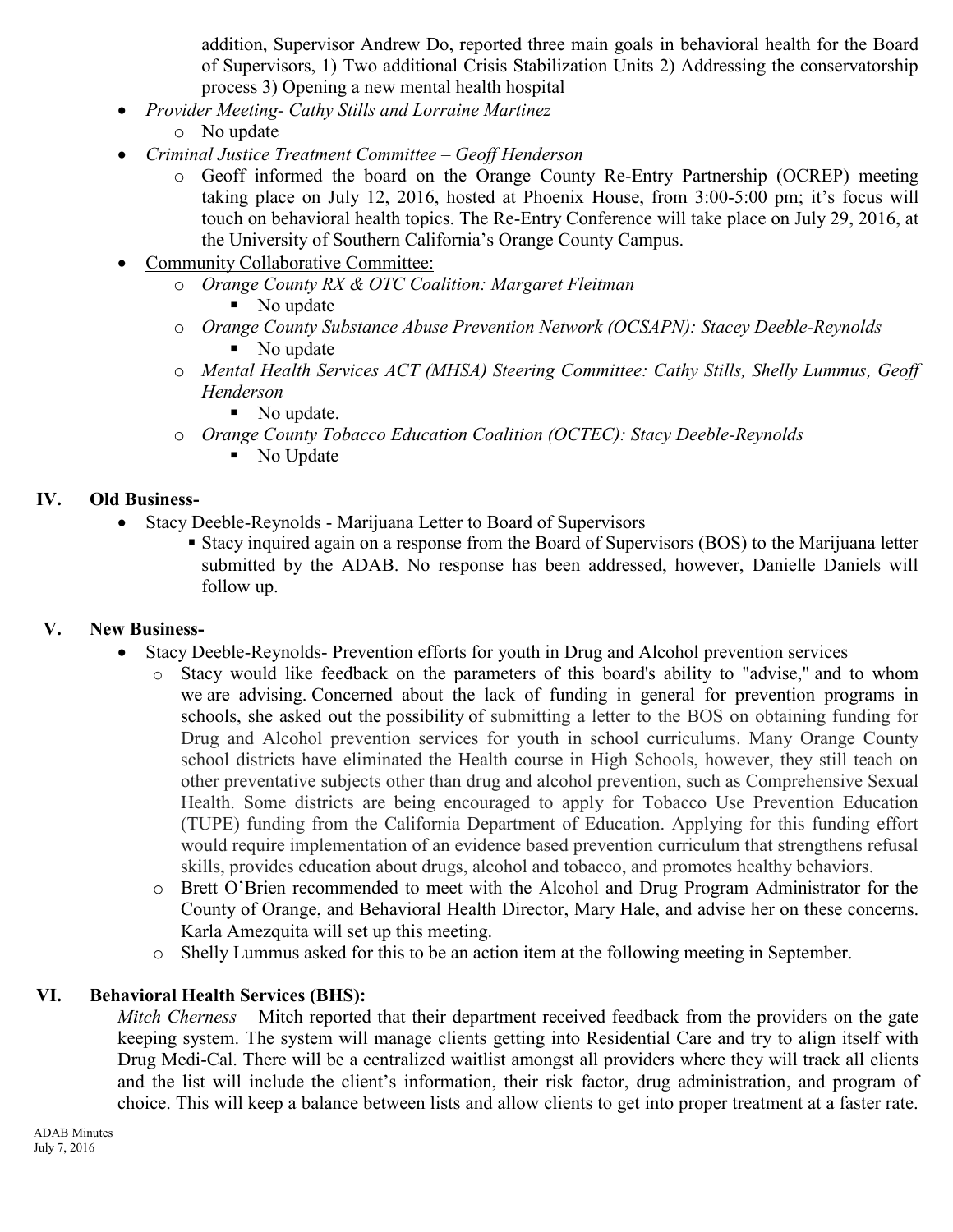In addition, while clients are on these lists, they will be able to engage with the programs until they are enrolled. Finally, they have added a new provider, Cooper fellowship, who is now taking clients primarily under the criminal justice system under the Substance Abuse Prevention and Treatment (SAPT) block grant. Finally, he informed everyone that September is Recovery Happens month.

*Brett O'Brien*- Touchstones Residential treatment facility renewed their contract and increased their number of beds from thirteen to nineteen. This program also offers services through an MHSA funded program which offers outpatient mental health services on site for the residents and graduates of Touchstones. In addition, we are adding additional Substance Use Disorder (SUD) therapist to County operated services and we continue to train Children and Youth Services Behavioral Health clinicians on SUD services to be able to treat clients co-occurring clients. Also, a 2-day training will be offered for County clinics staff, "Integrative Treatment for Complex Trauma."

*Sandra Fair* – Sandra informed the board of a SUD Conference on August 24-25, 2016, and will be offering American Society of Addiction Medicine (ASAM) training for a \$50.00 fee. She will continue to offer Drug Medi-Cal project presentations; the next one is scheduled on July 25, 2016, 10:00am – 12:00pm, at the Orange County Center for Resiliency, Education and Wellness.

## **VII. Presentation**

## **Assembly Bill 109- Program and Outcomes Update**

By: Mitch Cherness, Program Manager Adult and Older Adult Behavioral Health

Mitch provided a comprehensive overview of the Assembly Bill 109 program to include information on the program's history and its purpose, services provided, and program outcomes. The program has staff stationed at various Probation offices and provide screening of clients to identify proper placement. This program has been awarded recognition for its good outcomes. For additional information, contact Danielle Daniels at [ddaniels@ochca.com.](mailto:ddaniels@ochca.com)

## **VIII. ADEPT Report**

- Carolyn Secrist
	- o Carolyn shared of some activities being offered in the community: "National Night Out," bringing parents, families, and law enforcement to get to know the different programs offered in their community. This event takes place the first Tuesday in August of every year, information on location is located on the cities websites. "Family Day," occurs the last week of September, encourages families to bond together in an effort to engage with their children. They partnered with Jamboree Housing in Irvine, and developed an activity with the youth in the community in creating place mats. This should help promote bonding amongst families. In addition, the Alcohol and Drug education team is offering parenting classes at no charge, the series is called "Guiding Good Choices."
	- $\circ$  The next RX & OTC meeting will take place on July 21, 2016, 6:00 8:00 pm, at Orange County Department of Education in Costa Mesa.

#### **IX. Public Comment –**

 Shelly Lummus announced of her resignation on the Alcohol and Drug Advisory Board. She was graciously thanked by the board members for her years of service and her many contributions.

### **X. Adjournment**

 $\bullet$  10:08 a.m.